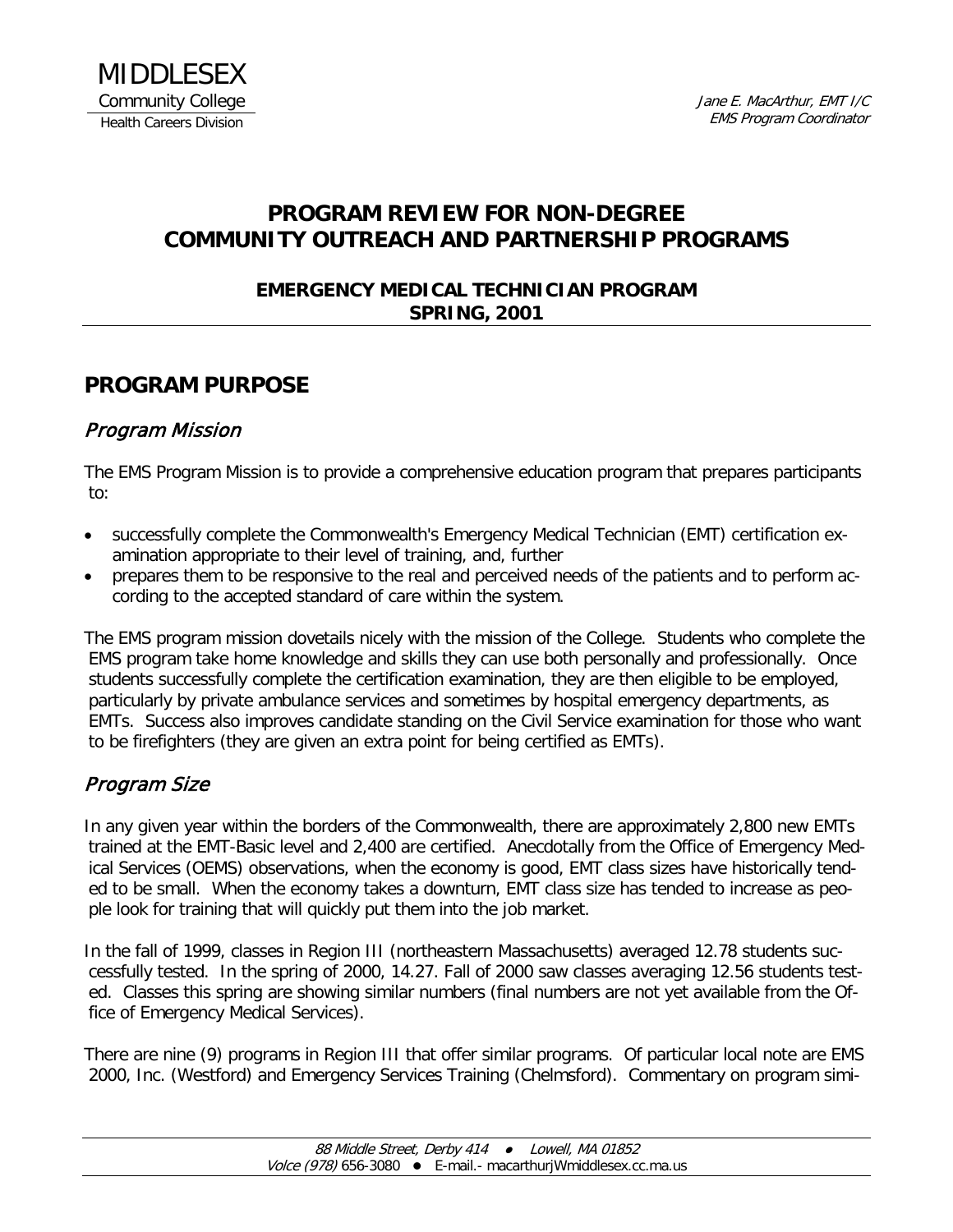larities and differences are attached separately (Attachment 1). Course numbers comparisons are provided as Attachment 2.

Local programs include:

- **EMS 2000, Inc.** offers programs in Lowell and most recently for the fire department. Fall programs have historically been conducted in Groton, Topsfield, and Tyngsboro. Their Lowell courses have been offered in conjunction with and through the University of Massachusetts/Lowell campus and have been affiliated with Saints Memorial Hospital.
- **Emergency Services Training generally runs courses in Chelmsford. They did complete an EMT** course for the Lowell Police Department in the spring of 2000, 42 of whom were certified. They ran no course in the fall of 2000.
- ALS Training runs programs in the Lawrence area.
- Healthworks Education Inc. runs programs in the Amesbury/Groveland and Lynn areas.
- Northeast EMS Inc. (Region III) runs EMT-Basic training programs in the Salem and Wakefield areas. Recently revised regulations now prohibit the regions from offering courses that compete with providers in their area of oversight.
- Northern Essex Community College runs their program in Haverhill (Rte. 495, exit 52).
- North Shore Community College runs their program in Danvers (Rte. 95, Rte. 1 exit).

## **TARGET POPULATION**

Program participants include those seeking:

- employment in with private ambulance services, in law enforcement, and/or with the fire services;
- knowledge for use in their hobby pursuits (hiking, mountain climbing, etc.);
- knowledge as a springboard for furthering their education (nursing, a medical degree, etc.).

Participants generally range in age from 18 to 70, although the oldest student in the Middlesex Community College courses to date turned 50 during his class written final exam and our youngest turned 18 just the week before classes ended.

## **EFFORTS TO MAINTAIN PROGRAM RELEVANCE**

We monitor the program's relevance in a variety of ways. It requires ongoing effort on the part of program staff, both the EMS Program Coordinator and all teaching assistants. We talk to students following their State certification exam to determine effectiveness of training testing and evaluation. We talk to past students as we see them socially and/or run into them in any variety of public settings.

In addition, the EMS Program Coordinator:

- participates on the State Training Subcommittee as the recording secretary,
- subscribes to a variety of trade journals,
- teaches the PreHospital Trauma Life Support program, both in Massachusetts and New Hampshire,
- maintains part-time employment with an emergency services ambulance in New Hampshire,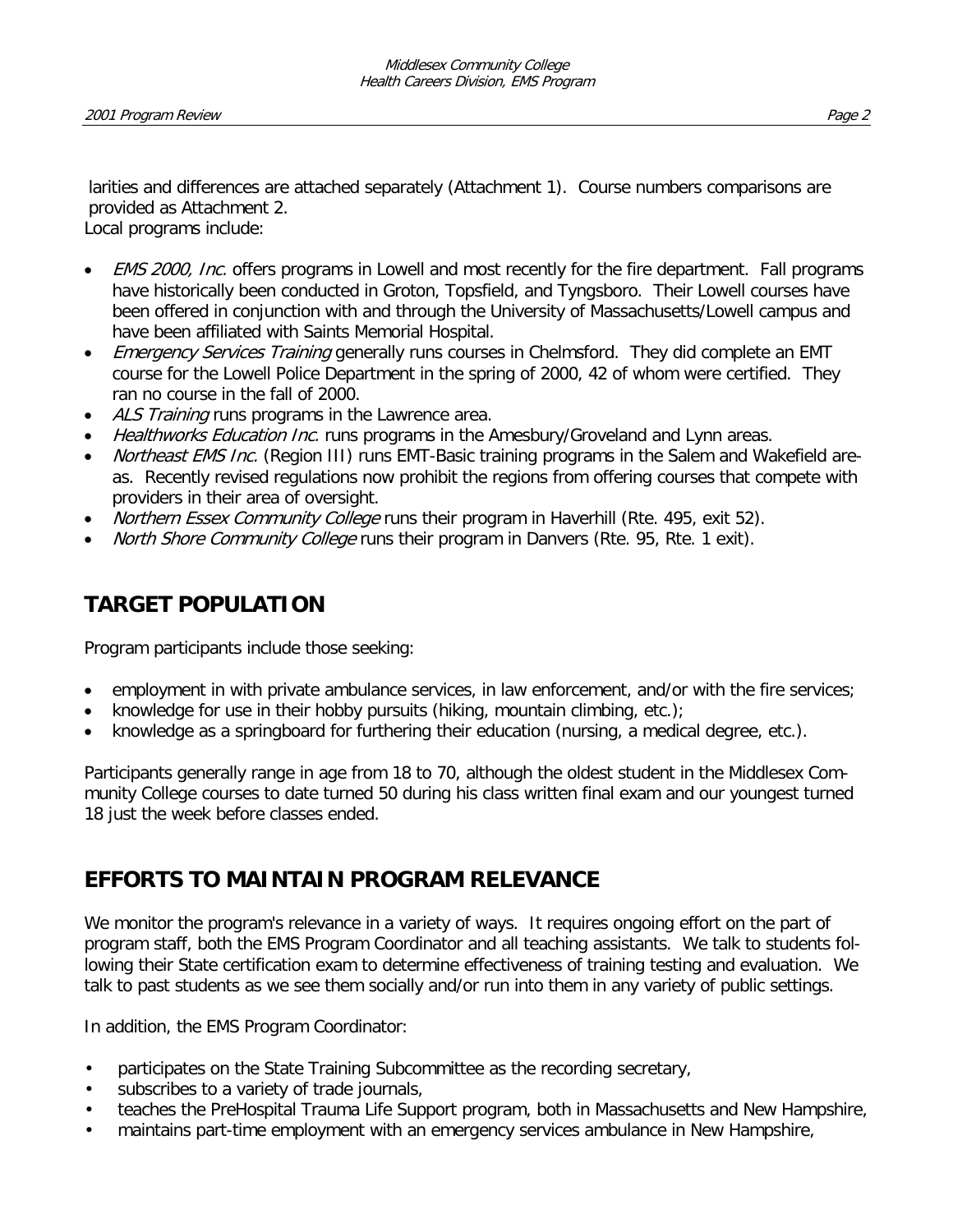- participates as a member and Co-Chief of the Race Emergency Services Team for the Sports Car Club of America for sports car race events in Connecticut and New Hampshire (including the Mount Washington Hill Climb), and
- is affiliated with several national organizations involved in EMS education (National Association of EMTS, National Association of Emergency Medical Services Educators, International Society of Fire Service Instructors).

There are national conferences focusing on EMS, Participation in these conferences on an annual basis would further improve the program's access to the most current information available.

Participation on the Region's Professional Education Sub-Committee would also improve access to the most current information available.

Our affiliation with Trinity EMS, Inc. and association with the Lowell Fire Department's Training Division help ensure we are sensitive to the needs of the community of Lowell. Establishing an EMS Coordinator's Committee (to meet quarterly) to address issues of area police/fire/EMS providers would be helpful to ensure we are sensitive to the needs of all of our service area communities.

Discussions have been held periodically with the Dean of the Health Careers Division as to the best way to recruit students for the program. Currently, efforts are underway to enlarge the program by making training at the next level (EMT-Intermediate) and an Associates' Degree with a concentration in EMS available through the College.

Recruiting is done through word-of-mouth and the College's course catalog. We did advertise the program one semester in one newspaper advertisement which brought in a large number of new students for that semester. The communities served by Middlesex Community College are still learning that we offer the EMT-Basic program. Although we have discussed it at various times in the past, we have not yet attempted a direct mail flyer to be distributed to area police, fire, and EMS services.

#### **EMS PROGRAM CURRICULUM**

The EMS Program curriculum is a national curriculum established by the US Department of Transportation/National Highway Traffic Safety Administration. It was most recently updated in 1994, becoming a more consensus-based rather than a medicine-based curriculum. The Commonwealth of Massachusetts adopted and implemented this "new" curriculum in the fall of 1998. The Commonwealth and some of its EMS instructors reviewed the changes and noted what they felt were serious program deficiencies. The delay in implementing the 'new' curriculum was the result of this evaluation. It revealed the "'new" curriculum needed a significant portion of material from the "old" curriculum reintegrated into the program requirements to ensure adequate preparation of the student for the examination process and for actually functioning in the field as emergency medical technicians.

There are seven (7) modules in the 'new' curriculum that must be completed in order to successfully complete the course. At Middlesex Community College, it is expected students will complete the course with an average of 80 or better and will successfully complete the Commonwealth's written and practical skill evaluations (minimum Commonwealth passing grade is 70). The passing grade is set at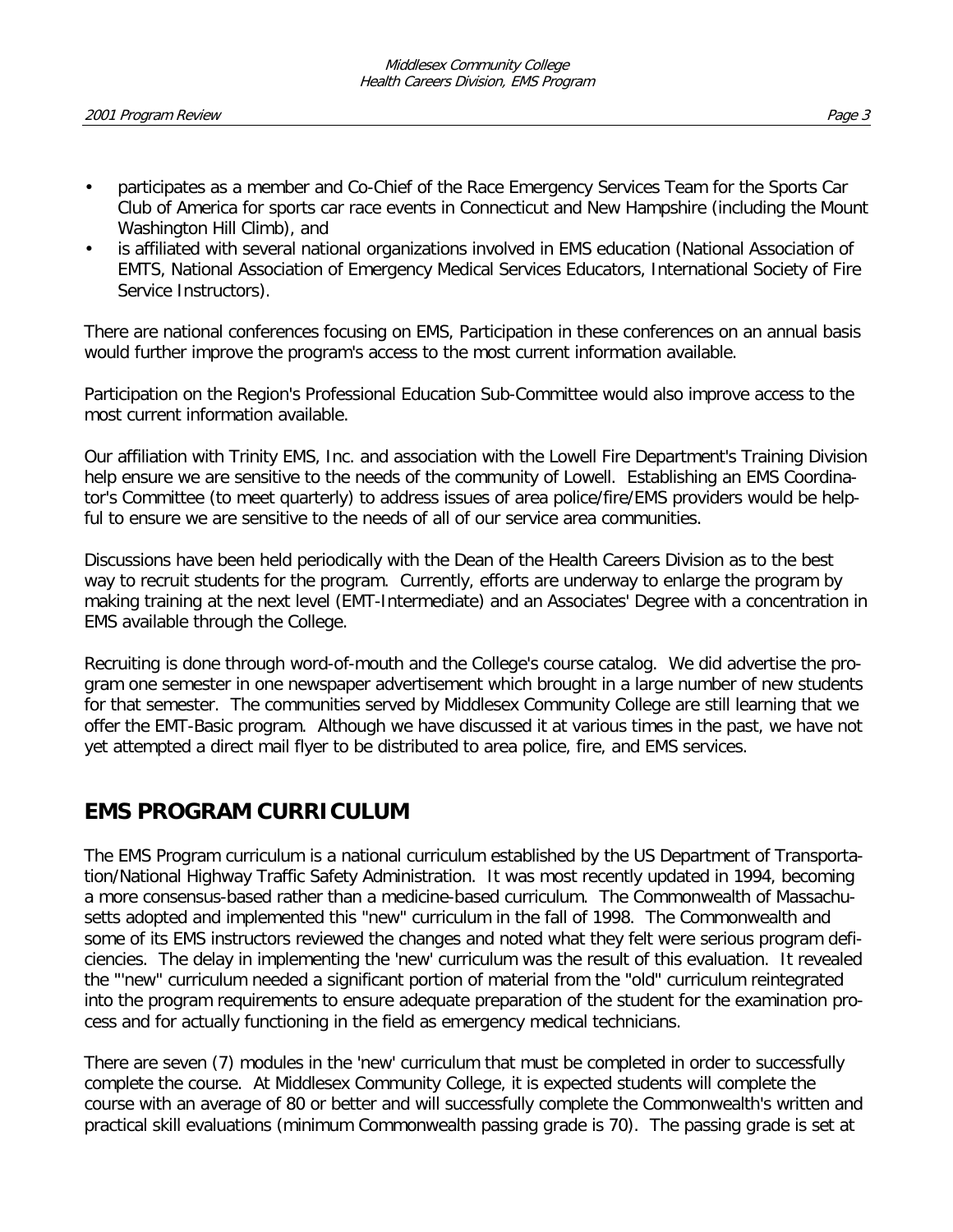80 to accommodate the fall-off in knowledge and skills retention that occurs between the time the student completes the course and the time their certification examination is conducted (time elapsed is generally 4 - 6 weeks can be as many as 10 - 12 weeks).

The Commonwealth of Massachusetts is developing an accreditation process for the basic and advanced EMT level training programs. The purpose is to enable training sites to set up and conduct training programs without the lead time currently required (i.e., six weeks minimum lead time for continuing education programs). Accredited training programs will be able to conduct the Commonwealth's practical skill certification exam for their students.

The accreditation process will include both a site visit and written application which details program policies and procedures as well as institutional support(s) for students. At this time, there is no expectation that a fee will be charged. A pre-accreditation site survey was conducted for Middlesex Community College during the summer of 2001.

The current EMT certification process will change when OEMS has formalized their expectations for the accreditation process. Accredited facilities will be able to evaluate their students' skills and certify them as competent at course end. Accredited facilities will need to hire "trained EMS evaluators" to verify student competencies at course end. A separate fee will be charged to offset costs associated with this evaluation. Trained EMS evaluators will need to be paid as well. Students will then be eligible to complete the State written certification exam at a State-approved vendor site. It is hoped the time lag between course end and certification by OEMS for written test eligibility will not exceed three weeks.

The "Massachusetts" Curriculum (enhanced USDOT/NHTSA EMT-Basic curriculum) is included as Attachment 3. Changes are highlighted in italics.

Strategies to help students achieve success include use of a textbook with an associated workbook. A web-site has been established and is supported by the textbook publisher to enhance student understanding of material. The web-site also provides the student opportunities for self-testing and review. Students are encouraged to form study groups. Past experience has shown these groups are enormously helpful to students who may be struggling.

Exam reviews are conducted the same night the exam is taken. A question-by-question review is conducted to help ensure student understanding and future success. Differences between exam bank answers, real-world answers, and likely State exam answers are discussed.

Students are encouraged to ask questions during class and are invited to contact the instructor by phone and/or e-mail if questions arise outside of class hours.

# **PROGRAM GOALS AND OBJECTIVES**

The goals and objectives for the program cannot be changed. At least, they cannot be reduced. They have been established by NHTSA/DOT. A review of the goals and objectives shows that some items are not directly addressed in the curriculum. The challenge is to ensure everything gets done. Re-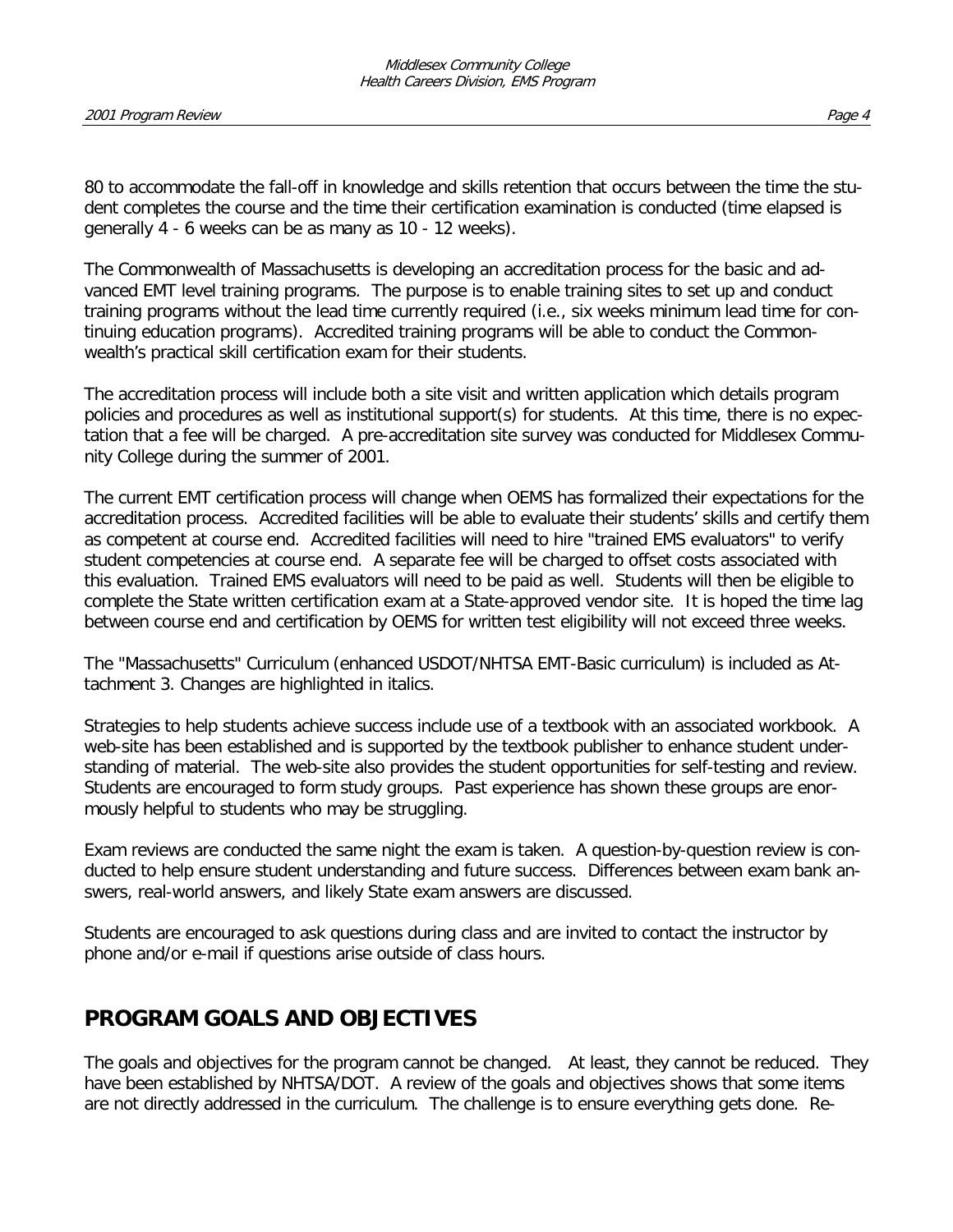quired program goals are included as Attachment 4. General knowledge and practical skills outcomes are assessed:

- On one level, by the student's successful completion of the State certification exam.
- A second level of assessment includes the student's feeling they could provide needed service, regardless of certification, if a family member or friend became ill or injured and could do so until additional trained help arrived.
- A third level of assessment includes those students who return to take part in future classes as teaching assistants. Incoming classes frequently have one or two students that report ""so-and-so told me about your class and said I should take it".

## **PROGRAM DATA**

Enrollment in an EMT-Basic course is typically much larger at the start than at the finish. Many students enroll to see what the course is going to be like. When they realize they must read (and be responsible for all of the information in) an 887-page textbook, a 438-page workbook, the CPR textbook, numerous handouts, the State EMS laws and regulations, and the edited USDOT/Massachusetts EMT curriculum, many students simply don't come back. Many students never get to the supplemental texts that are strongly recommended for students to purchase and read.

Students who successfully complete the course may not successfully complete the State exam. Some simply choose to NOT take the State exam. Others require so much assistance in test taking to be successful in the course, they are unable to be successful at the State exam because the State does not offer the exam review and assistance offered by the Middlesex Community College EMS Program staff.

Students may certify at course end but may fail to renew their certification when it expires.

Student enrollment is generally more sizeable when the economy is poorer than when it is not. People are looking for training programs that will get them jobs quickly in a poor economy. In a better economy, people are more willing to look at the longer-term programs.

No formal outcome assessment has been conducted. Certification tracking has been done to compare student completions with EMT certifications. Many folks who complete the course go on to complete the State certification exam. Some course graduates have pursued advanced education, becoming EMT-Paramedics, nurses, etc.

# **PRE-ACCREDITATION SURVEY**

On Friday, I June 2001, the Middlesex Community College EMS Program underwent a preliminary review, in preparation for the accreditation process being developed. Although our current training program is offered at the EMT-Basic level, the review was conducted for the ALS level - in preparation for the advanced level training programs (EMT-Intermediate) we plan to offer.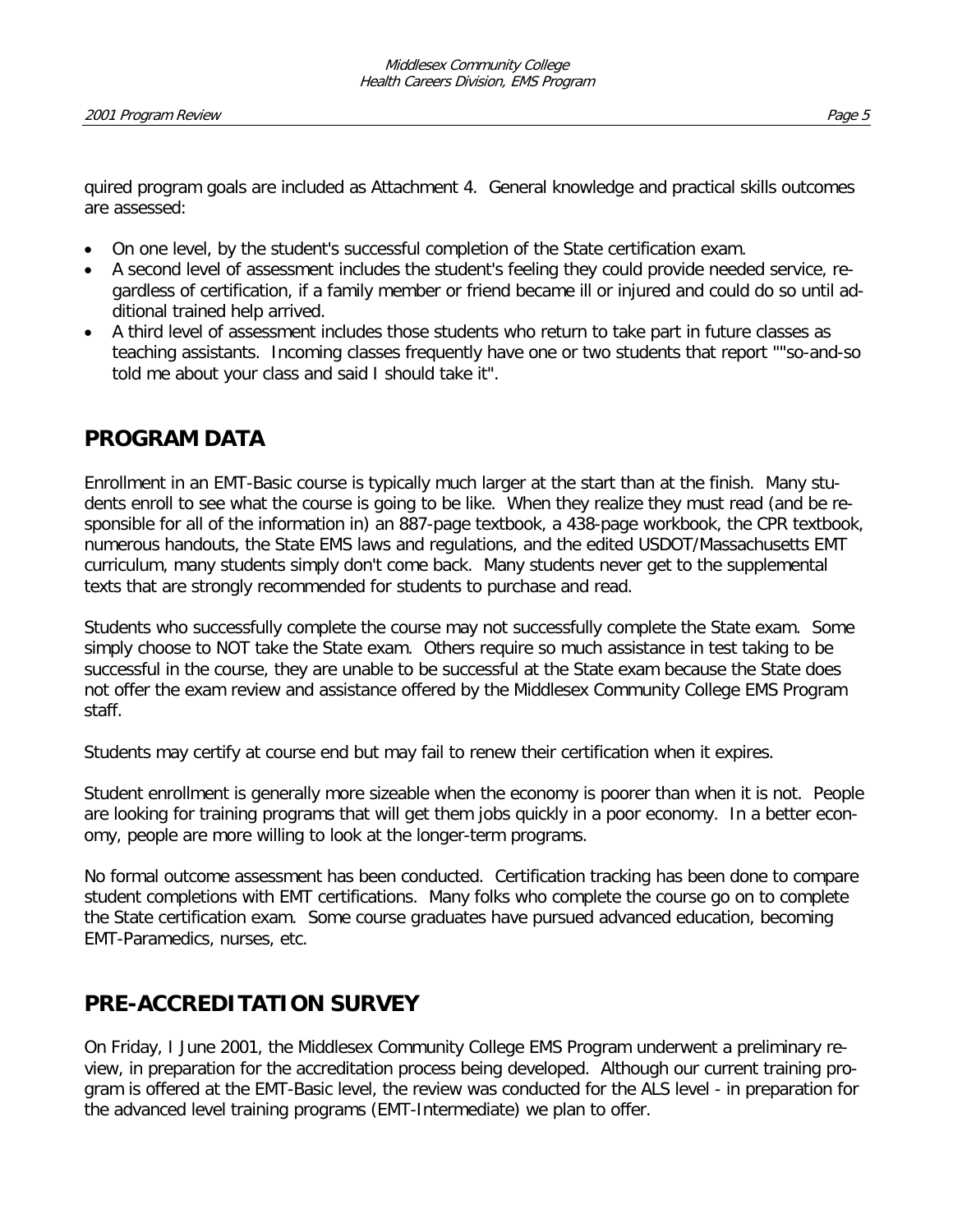The Director of Training from the Department of Public Health/Office of Emergency Medical Services conducted a site visit. He was most impressed by the program we offer and the site itself. The proximity and availability of the nursing lab, which permits us to work with students on patient transfer skills, was seen as a tremendous plus. The nursing lab computer set-up which, if we purchased EMS programs, could be used for training was also seen as a plus. The "smart" station enhances the program by expanding the number of multi-media options available to speakers. We have equipment we use (helmets) during the course that most other courses do not and, in some cases (infant/child car seats) all other courses do not.

#### **SUMMARY**

In conversation with staff from the Office of Emergency Medical Services, it becomes clear that the Middlesex Community College has several outstanding features. Program strengths include:

- The Middlesex Community College program requires student participation for 152 classroom and 20 field internship hours. The majority of EMT classes throughout the Commonwealth require 120 - 130 classroom and no field hours. This is only 79 - 86% of the classroom hours the Middlesex Community College Program offers and 100% fewer field hours. While some believe it is a miracle the EMT program content can be 'taught" is 110 hours (per the National Curriculum), more believe it is impossible to teach in less than twice that number. Offering programs that are conducted in twice that number of hours, however, virtually guarantees an empty classroom.
- The field internship program we require at Middlesex Community College requires that all program participants complete the field internship. The student response to this experience has been overwhelmingly positive. It allows them an opportunity to see the field evaluation and treatment of a patient with congestive heart failure (or other injury/illness) in a way a classroom discussion can never provide. This field experience replaces the hospital emergency department observation hours required in the past but now considered optional.
- The majority of Middlesex Community College program teaching assistants have advanced training/certification - EMT-Intermediate, EMT-Paramedic. Numbers of EMS personnel acting as teaching assistants varies from a ratio of teaching assistants to students of 5:1 or better. State requirements are a ratio of 6:1. The EMS Program Coordinator encourages teaching assistants to further their education as a means of enhancing the College's program. All program assistants are trained to the level of CPR Instructor. The EMS Program Coordinator teaches this training program.
- A large number of specialty lecturers are used. Although the State no longer requires (but strongly recommends) use of specialty lecturers, use of such lecturers enhances the student experience and often teaches the instructional staff as well.
- A specialty lecturer list is included as Attachment 5. Middlesex Community College EMT Program offers presentations that most EMT courses do not. Of particular note are the geriatric emergencies and hazardous materials lectures.
- EMS program students participate in an auto extrication field day. The Lowell Fire Department Rescue Team brings the Jaws of Life and other hand extrication tools to a local junkyard. The Race Emergency Services Team from the Sports Car Club of America/New England Region brings its mechanical and hand-tools for students to use. EMS program students have an opportunity to practice patient removal from previously wrecked automobiles before the fire department tears the cars apart. This affords the student the opportunity to see just how a patient might need to be protect-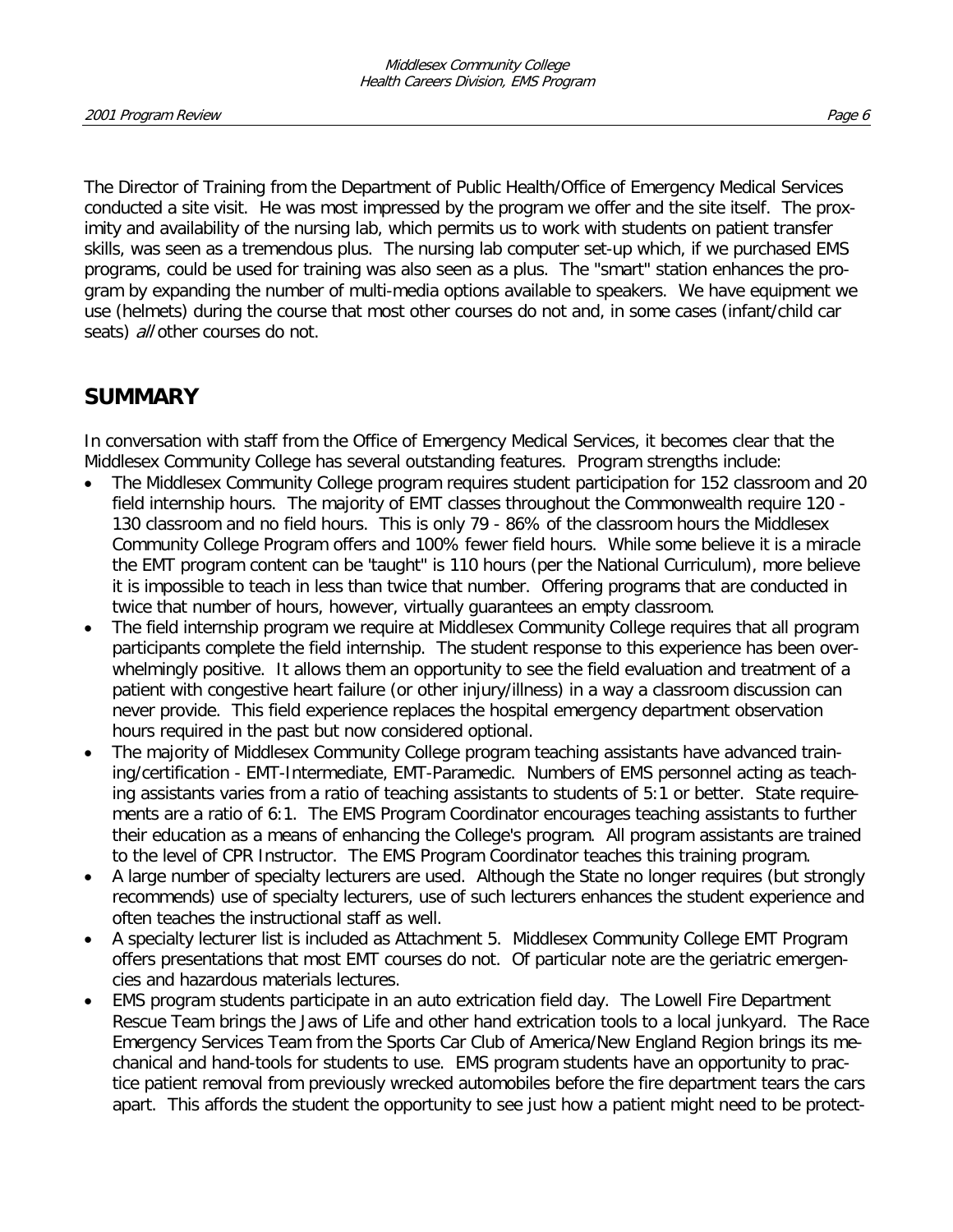ed during an actual extrication. While this exercise is required by the curriculum, many instructors use a classroom simulation or videotape viewing to accomplish this goal.

- The recent addition of the "smart station" availability in the EMS program classroom has greatly expanded the types of media adjuncts that can be used to enhance speakers' presentations. Many programs rely on the instructor's ability to draw and/or purchase multi-media equipment.
- Middlesex Community College students are invited to participate as members of the Race Emergency Services Team for the Sports Car Club of America. Again, a unique learning experience that only a few pursue. Because the Race Emergency Services Team provides both initial, followup/discharge, and short-term (day long) evaluation and care of patients, students are exposed to a wide variety of patient assessment and patient care situations.
- The EMS Program Coordinator participates as Secretary to the MDPH/Emergency Medical Care Advisory Board Training Subcommittee. This affords Middlesex Community College early notification of impending changes and upcoming concerns within the Massachusetts EMS arena.
- The EMS Program Coordinator is a member of a variety of national EMS education groups. One in particular (comprised of national leaders and movers in EMS) serves as a vital resource and sounding board for upcoming issues and changes at the national level that can impact training and certification.
- The EMS Program Coordinator enjoys an excellent working relationship with staff at the State Office of Emergency Medical Services (OEMS). This facilitates resolution of any problems that may require OEMS ruling and keeps the EMS Program Coordinator one step ahead of the pack when it comes to access to credible information.
- The EMS Program Coordinator maintains teaching affiliations with several in-state and out-of-state organizations (non-competitors with Middlesex Community College). This allows exposure to other instructors and a chance to see different teaching styles and materials (which can then be incorporated into the Middlesex Community College program if appropriate).

Program weaknesses include:

- The need for 100% attendance. While this is an absolutely critical component, it places an additional burden on both student and staff when students occasionally miss a session (due to accidents, health, family emergencies, etc.). Recent OEMS changes now afford the instructor more flexibility in determining an appropriate "'make-up'. Time remains an issue. Discussions are ongoing at a number of state and national levels with regard to the appropriate minimum course length. Many feel the minimum 110-hour requirement should be increased and spread over two semesters.
- The schedule. There are nights when the four-hour classroom session is simply too long and some when four hours are woefully insufficient. The need to have Saturday sessions to complete the program within the established semester length can add to student's difficulties in completing all program requirements.
- Evening access. The College closing time of 10:00 p.m. affords no opportunity for students to meet with the instructor after class to clarify a point, ask a question, schedule an appointment. Most EMS program students work full-time jobs during the day and are unavailable for an appointment during the day.
- Periodic instructor frustration. Students frequently and increasingly want to be spoon-fed. There have even been requests that the instructor read the tests to students the class session before the test will be given to help the student better prepare.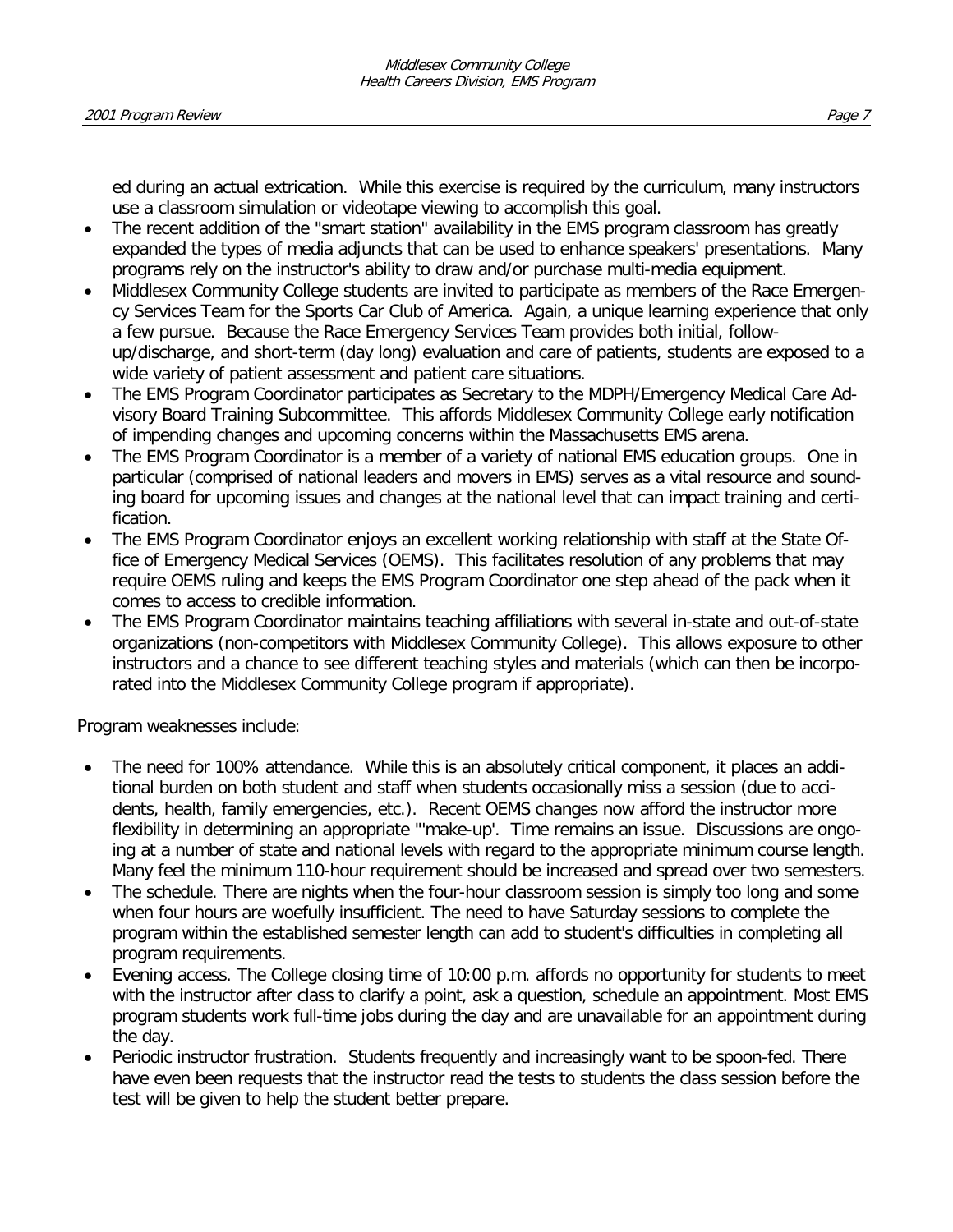- Student skills. Many students come to the program with academic weaknesses already identified by prior teaching institutions. Each semester, the EMS Program Coordinator requests students submit copies of any Individualized Education Plan (IEP) the student might have had while in high school to better help the instructional staff in meeting student needs. The Spring 2001 semester class saw the first student actually do this. Above and beyond any ADA or similar requirements, having this knowledge can greatly enhance the student experience by helping the staff be better prepared to make their experience meaningful.
- Student skills. Students whose poor study skills, poor test-taking skills, and poor attitude have not been previously identified present a particular challenge. Many are unwilling to seek the assistance of the student services support personnel.

# **PROGRAM SUGGESTIONS – SHORT-TERM**

Some weaknesses are cannot be changed. They are part of the program design.

- The 100 percent attendance requirement is mandated by the State and cannot be changed. Nor should it be changed. However, the flexibility currently being given to instructors with regard to what is acceptable for 'make-up" will ease some of the burden associated with meeting this requirement.
- Many students enter the program without the pre-requisite CPR training. Perhaps scheduling a CPR course for the week preceding the start of an EMT course would alleviate this problem. Those who register for the EMT course could be sent a postcard announcing the CPR class availability and reminding them of the requirement to have such training prior to the start of their EMT program.
- Changing the schedule will affect everyone involved with the program and may have a significant negative impact on the student population. Traditionally, EMT programs have met two nights a week and occasional Saturdays. Options might include:
- Increasing the number of weeknights instead of a Monday/Wednesday and monthly Saturday schedule, perhaps a Monday/Wednesday/Thursday schedule could be tried. Other options might include:
	- $\bullet$  Reduce the number of Saturday sessions to one (for the auto extrication piece). This would decrease course hours. This is an unacceptable option unless paired with the increased number of weeknight sessions.
	- **Increase the number of Saturdays. Schedule the course one weeknight and every Saturday for** the semester. This could cut into the number of students likely to take the course. Course hours would increase from 152 to 168, an increase of 10%. CPR would need to be completed in a separate session.
	- **Deap The Course ONLY on Saturdays (holiday weekends would have to be** *into* **meet course** minimum hours requirements). This would decrease course hours to 128 (a decrease of 16%) and is unacceptable unless the Saturdays in the January inter-session were included. Including the January Saturdays would increase course hours from 152 to 160 (a 5.2% increase in hours). CPR would need to be completed in a separate session.
	- $\bullet$  Offer the course one night a week but schedule it over two semesters (to meet the minimum hours requirements). One Saturday session would be required to meet the auto extrication requirement. This would change course hours to 144, an unacceptable decrease of 5.3%. Clas-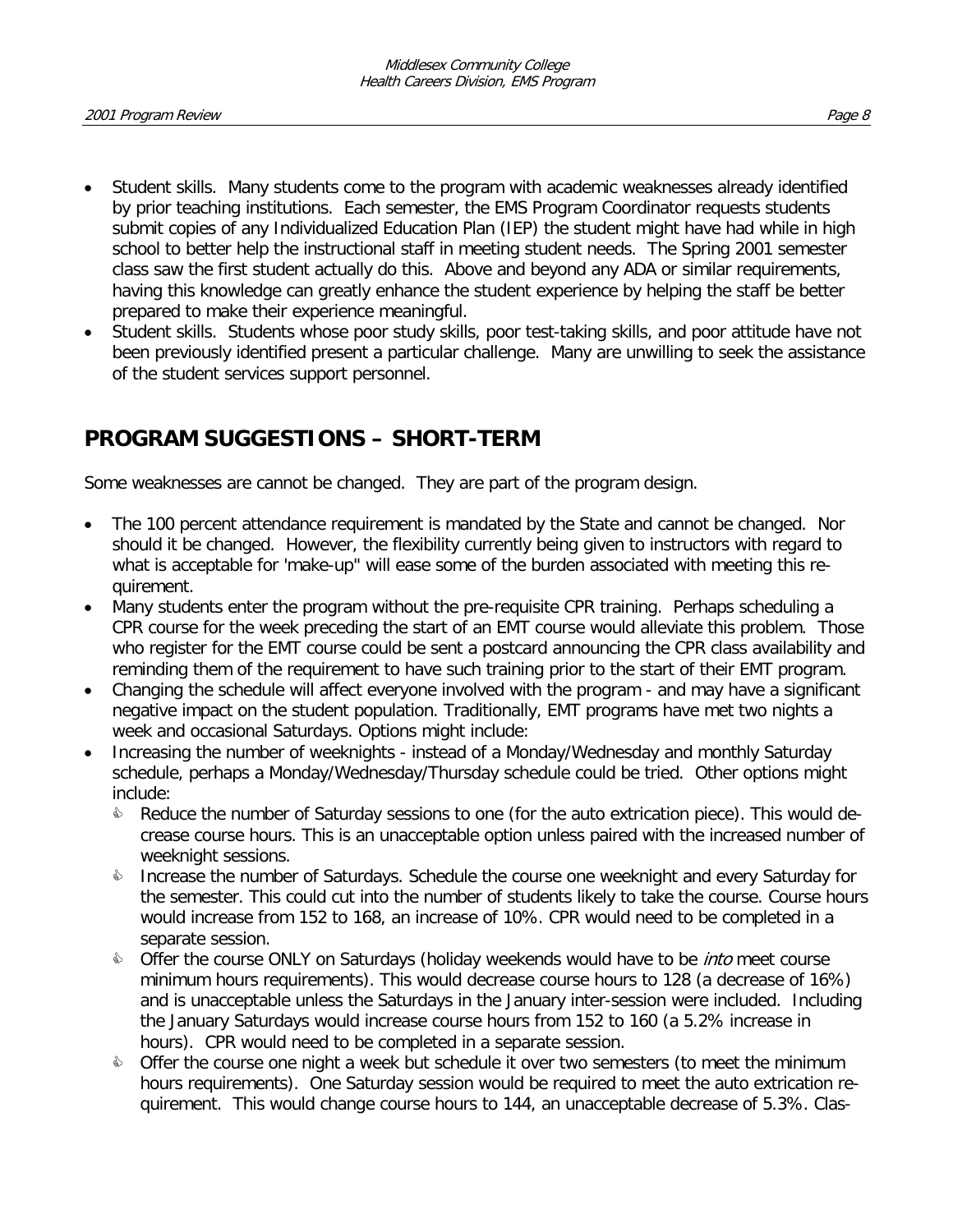ses would need to continue through the first summer session to meet the 152 hours currently scheduled for the program. CPR would need to be completed in a separate session.

- $\Diamond$  Changing student attitude may be impossible.
- **Supporting instructional staff and addressing frustrations is an on-going effort on the part of** the EMS Program Coordinator.
- Storage space needs to be re-worked. As new equipment is acquired and new programs are added (necessitating additional equipment), efficient organization will be critical. Current shelving needs to be secured to the wall to ensure staff and student safety when manipulating equipment into and out of storage space.
- Currently, the program is established as a six-credit program. To accurately reflect both the number of hours students spend within the program and the increased content (effective September, 1998), program credits should be increased to seven. An application will be sent to the curriculum committee to initiate this process.
- Placement exams should be considered for all incoming students. A referral mechanism needs to be developed. Many EMS students have reading and testing disabilities that are undiagnosed but that have plagued them throughout their educational career. Some students are unable to keep up with the reading workload for the program. Enhancing their reading comprehension skills will likely lead to a greater number of students both starting and completing the program successfully.
- There is an increasing volume of training software available for EMS programs (at both the EMT-Basic and EMT-Intermediate levels). Purchasing this software and using it for student reinforcement during skill lab sessions will enhance the program's ability to foster improved thinking skills among program graduates.
- The EMS curriculum is constantly evolving and developing. Participation by the program coordinator in the variety of National and Regional curriculum conferences that are held will enhance the program and improve our ability to continue at the forefront of EMS education.

## **ADDITIONAL COMMENTS**

Often, EMT courses are the forgotten stepchild of the program under which they fall. There are peculiar equipment and scheduling needs, faculty-to-student ratios, and an OEMS testing/approval process which can be confusing and time consuming to get a good handle on. At Middlesex Community College, however, the Dean of the Health Careers Division has been continuously and actively supportive of program efforts, for which program staff is extremely grateful.

## **PROGRAM SUGGESTIONS – LONG-TERM**

Work is currently underway to expand the EMS program to include the next-higher level of certification training - the EMT-Intermediate. An effort to partner with Trinity EMS Inc., a local private ambulance provider, is part of this expansion activity.

Future goals would include offering the EMT-Intermediate program on an annual basis and upgrading to the "new' curriculum as well as offering the EMT-Paramedic program in a modular format. Work is also underway to establish an Associate's Degree with a concentration in EMS.